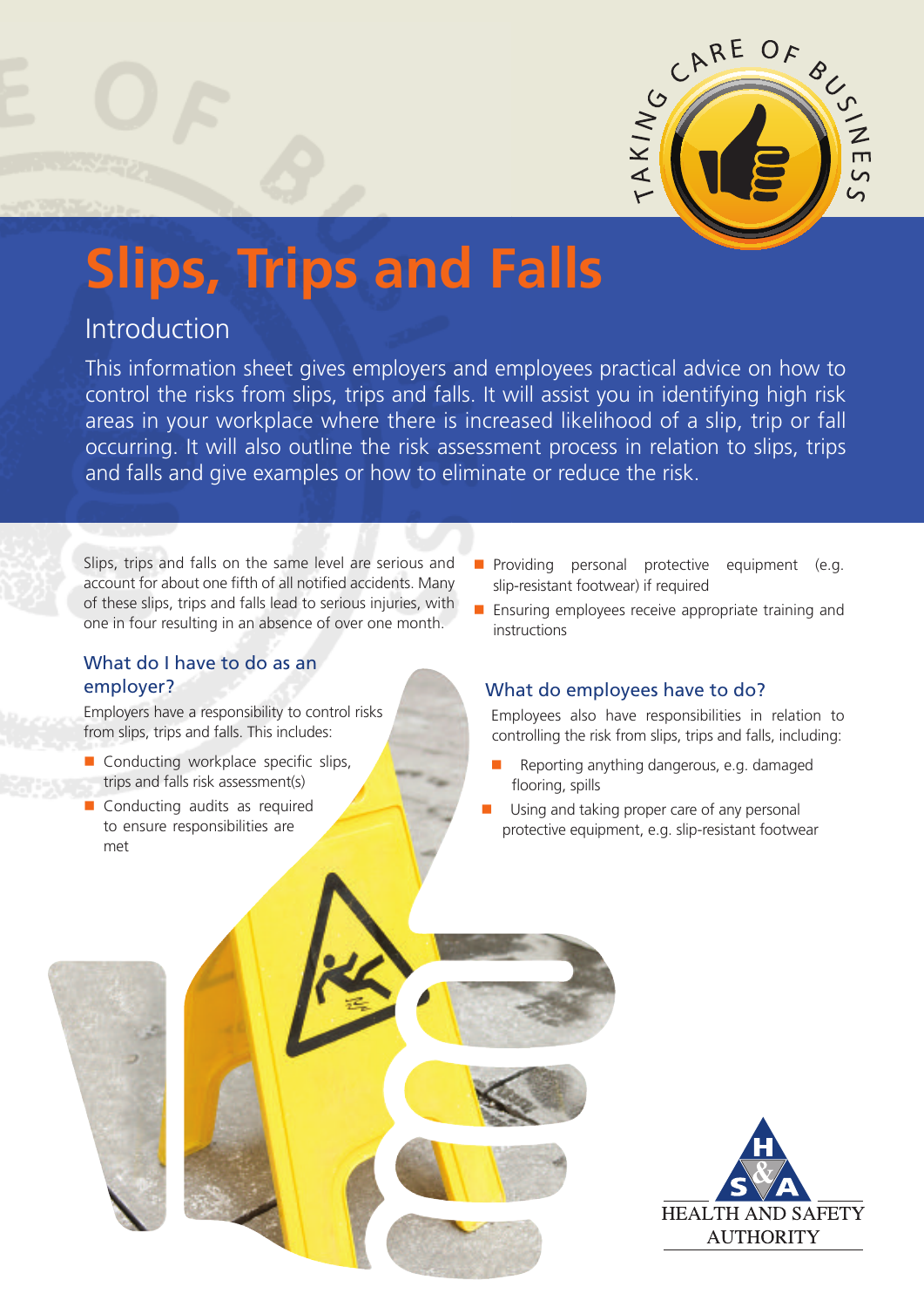### How do I carry out a risk assessment for slips, trips and falls?

The following are the steps to carrying out a risk assesment:

- 1. Look at the hazards
- 2. Decide who might be harmed and how
- 3. Evaluate the risks and decide whether the existing control measures are adequate or whether more should be done

You will need to record your findings and review your risk assessments regularly.

The action taken must be proportionate to the risk involved, i.e. how serious the harm would be if no action was taken.

Key areas to consider when assessing the risk for slips, trips and falls include spills, highrisk areas, over-used warning signs, environmental cleanliness and shoes.

## Spills

Spills can occur in every workplace and the resulting wet surface increases the likelihood of a slip or fall occurring. Therefore it is important to have procedures in place to reduce this likelihood.

- $\blacksquare$  Deal with spills straight away
- $\blacksquare$  Consider routine monitoring of areas where spills are a high risk
- $\blacksquare$  Use absorbent material to soak up the spill
- $\blacksquare$  Identify areas at high spill risk and locate absorbent materials nearby
- Where possible avoid using wet cleaning as this may spread the potential danger area
- Consider using spill kits
- **E** Ensure slip resistant footwear is provided and worn as needed

Identifying areas where spills may occur and putting controls in place, e.g. proper mats, sufficient drainage, drip trays in anticipation of the spills will also reduce the

risk. These are areas where there are sources of liquid, e.g. equipment using water/ liquid, wash-up areas, showers, cleaning store, toilets, water dispenser, flowers, plants, deep fat fryers, hanging baskets.

Particular care may be required around self-service drinks areas. Walk-in chiller and freezer floors can be particularly hazardous if wet. Small fruit/vegetable items, some with a high liquid content e.g. grapes, tomatoes, may be a high slip risk if they fall onto the floor. Prepacked items can reduce the risk.

## High Risk Areas

The floor in a workplace must be suitable for the type of work activity that will be taking place on it. Where a floor can't be kept dry, people should be able to walk on the floor without fear of a slip despite any

> contamination that may be on it. So it should have sufficient roughness (slip resistance) and must be fitted correctly to avoid slip hazards.

> > High risk areas need to be identified and dealt with to reduce the risk of slips, trips and falls occurring.

High risk areas will include transition areas, where pedestrians move between surfaces with very different levels of grip, the most obvious being pedestrians going from wet to dry at entrances and exits.

You should ensure that:

- $\blacksquare$  Precautions are taken to remove excess moisture from footwear
- Mats provided are properly designed/fitted and secured. Use heavy mats or ones with weighted edges or recess the mats into the floor
- $\blacksquare$  Mats provided are placed where people actually walk

Areas where levels change, e.g. slopes, ramps, steps/ stairs, unexpected holes, bumps, drainage channels, are another high risk area. Controls to be considered include:

Slip resistant surfaces are provided



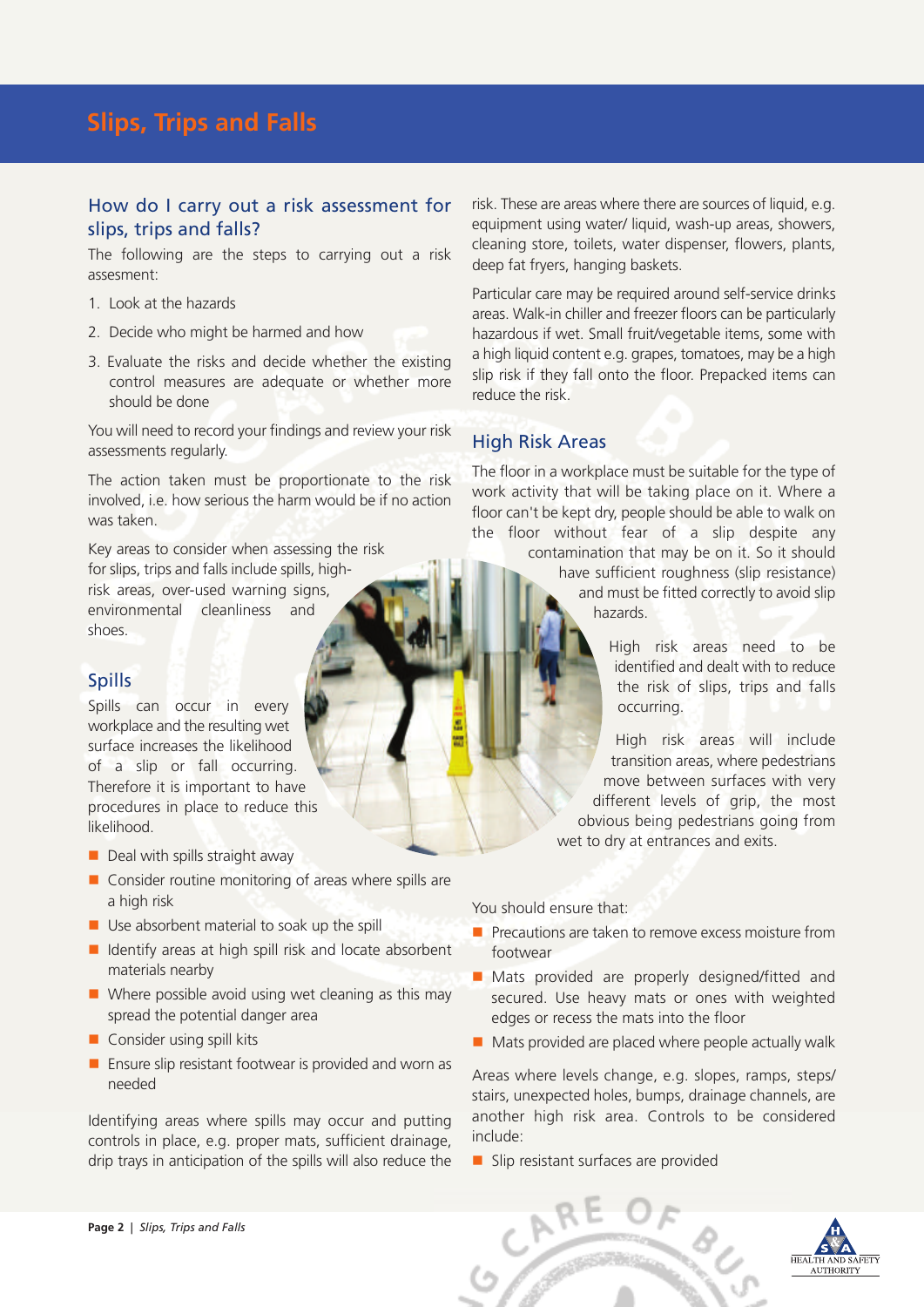## **Slips, Trips and Falls**

- $\blacksquare$  Proper lighting is provided
- Changes in level are highlighted
- $\blacksquare$  Proper drain covers are provided
- $\blacksquare$  The top & bottom of stairs are kept clean & tidy
- Avoidance of carrying items on stairs, e.g. by use of dumb waiters

Damaged flooring or paving can pose a high risk of trips and subsequent falls. Identify any area where the surface is poorly maintained or damaged, repair the damage and take steps to prevent further damage.

Trailing cables and hoses also pose a significant trip hazard. Again these must be identified and controls put in place to reduce the risk. These include:

- $\blacksquare$  Identify poorly sited gas, liquid supply points and reroute where possible
- $\blacksquare$  Site electrical outlets to avoid trailing cables
- $\blacksquare$  Place equipment close to electrical outlets where possible
- $\blacksquare$  Avoid the use of extension cables if possible
- Use retractable reels
- Where a trailing cable is used temporarily, fix the cable down

Slippery surfaces must be identified as these are also high risk areas. As a rule of thumb, high gloss, highly reflective = high risk. Consider changing or treating floor surfaces, e.g. the addition of slip resistant materials, nonslip strips, and chemical treatment such as etching.

Pay particular attention to areas that may become slippery during severe weather. Grit or salt may be helpful to deal temporarily with snow or ice.

Ensure slip resistant footwear is provided and worn as needed

## Over Used Warning Signs

Warning signs do not physically keep people away from wet floors and do not substitute for necessary protective measures. For programmed/routine floor cleaning, use a system that keeps pedestrians away from wet/ moist floors, e.g. physical barriers, cordons.

Warning signs must be removed when they no longer apply.

## Environmental Cleanliness

Good housekeeping standards are everyones responsibility; therefore procedures to ensure good housekeeping are vital. These may include:

- $\blacksquare$  Ensure the walkways through the workplace are kept clear – no trailing cables, no obstructions
- $\blacksquare$  Tidy as you go don't leave tidy up until the end of shift
- Keep floors & access routes clear
- **Keep particularly messy operations away from** pedestrian routes
- Dispose of packing material and other wrappings carefully. Do not leave them lying around the floor
- Inserts in papers and magazines may be slippery - monitor and remove them promptly if they fall onto the floor